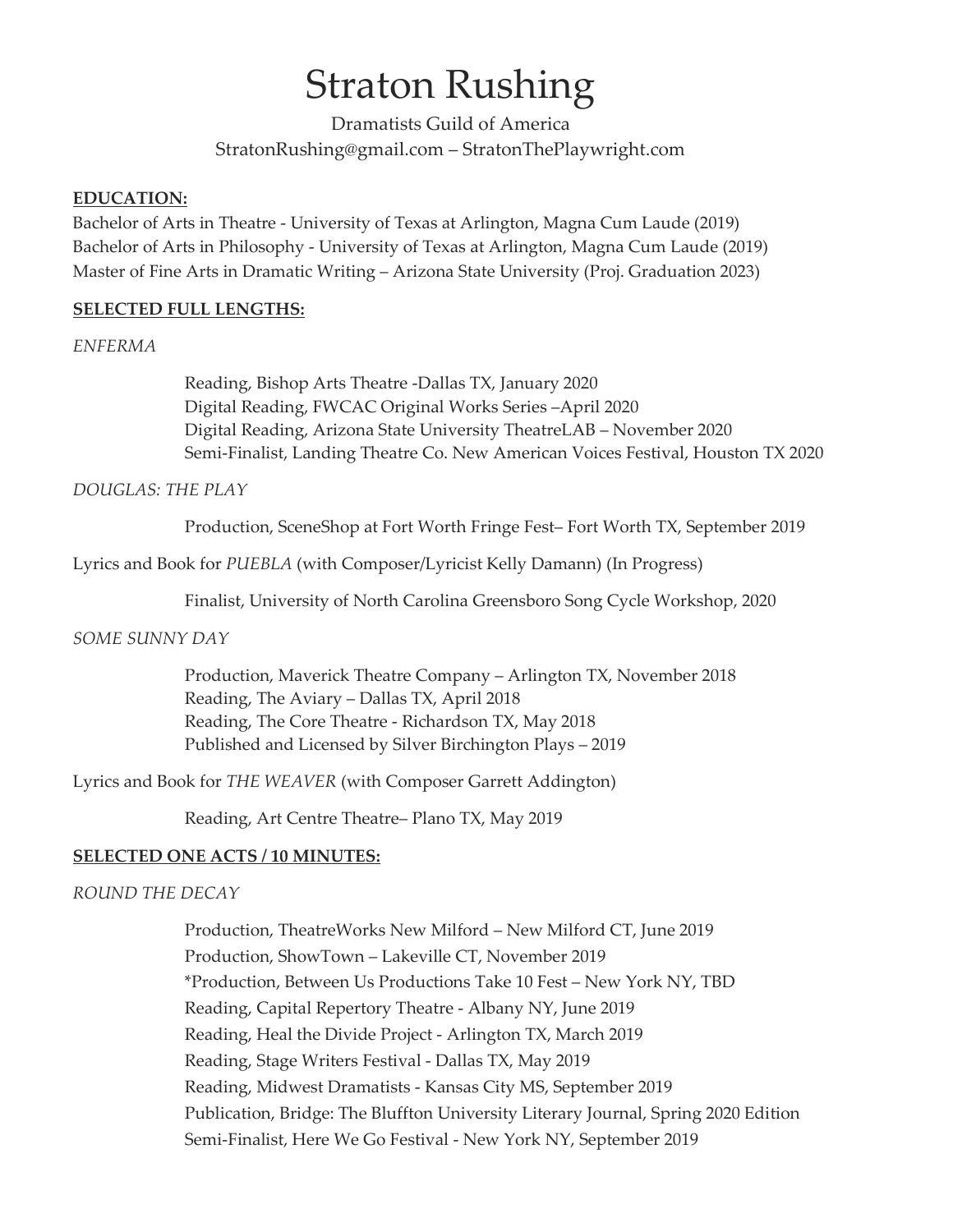#### CLIPPED

\*Digital Production, Northern Arizona Playwriting Showcase, TBD 2020 \*Digital Production, University of Houston April 2021 \*Reading, Stage Writers Festival – McKinney TX, Date TBD 2021 Publication, Ponder Review (The Mississippi University for Women), Spring 2020

## HAL AND HIS ATOMIC RAY GUN

Production, Manhattan Repertory Theatre – New York City NY, March 2018 Production, SceneShop – Fort Worth TX, August 2019 Production, Otherworld Theatre's Paragon Festival – Chicago IL, November 2019

#### RIF (Co-Written with Bianca Folgar)

\*Digital Fringe Production, Festival De La Bête Noire – February/March 2021

#### MODERN ART

Production, Camp Death Productions – Dallas TX, April 2018 Reading, The Guinea Pig – Dallas TX, May 2018 Finalist, Actor's Theatre Playhouse 10 Minute Play Fest - Louisville KY, 2019 Semi-Finalist, Itinerant Theatre's Play's The Thing - Lake Charles, LA, March 2020 Publication, "The Best 10 Minutes Plays of 2020", Smith & Kraus Publishing

## THE PARKER REPORT

Digital Production, SceneShop – August 2020 Digital Production, Heal the Divide Project – October 2020 (2 KCACTF Honors for Meritorious Achievement)

#### COUNTDOWN

Production, The Player's Theatre - New York City NY, February 2018 Reading, Nouveau 47 Productions – Dallas TX, November 2017 Reading, SceneShop– Fort Worth TX, December 2017

## MS. DELIGHT

Production, Fort Worth Fringe Festival – Fort Worth TX, September 2018 Production, Emerging Artist's Theatre – New York NY, March 2019

#### THE ONLY REASON TO QUIT SMOKING

Digital Production, Scribe Stages, September 2020

#### THANK YOU SEAN DOLINSKI

Reading, Heal the Divide Project – Arlington TX, March 2018 Reading, Focal Theatre Lab – Ames IA, March 2018

## BRIDGE CLUB

Semi-Finalist, Town and Country's Signature Series- Buckingham PA, February 2019